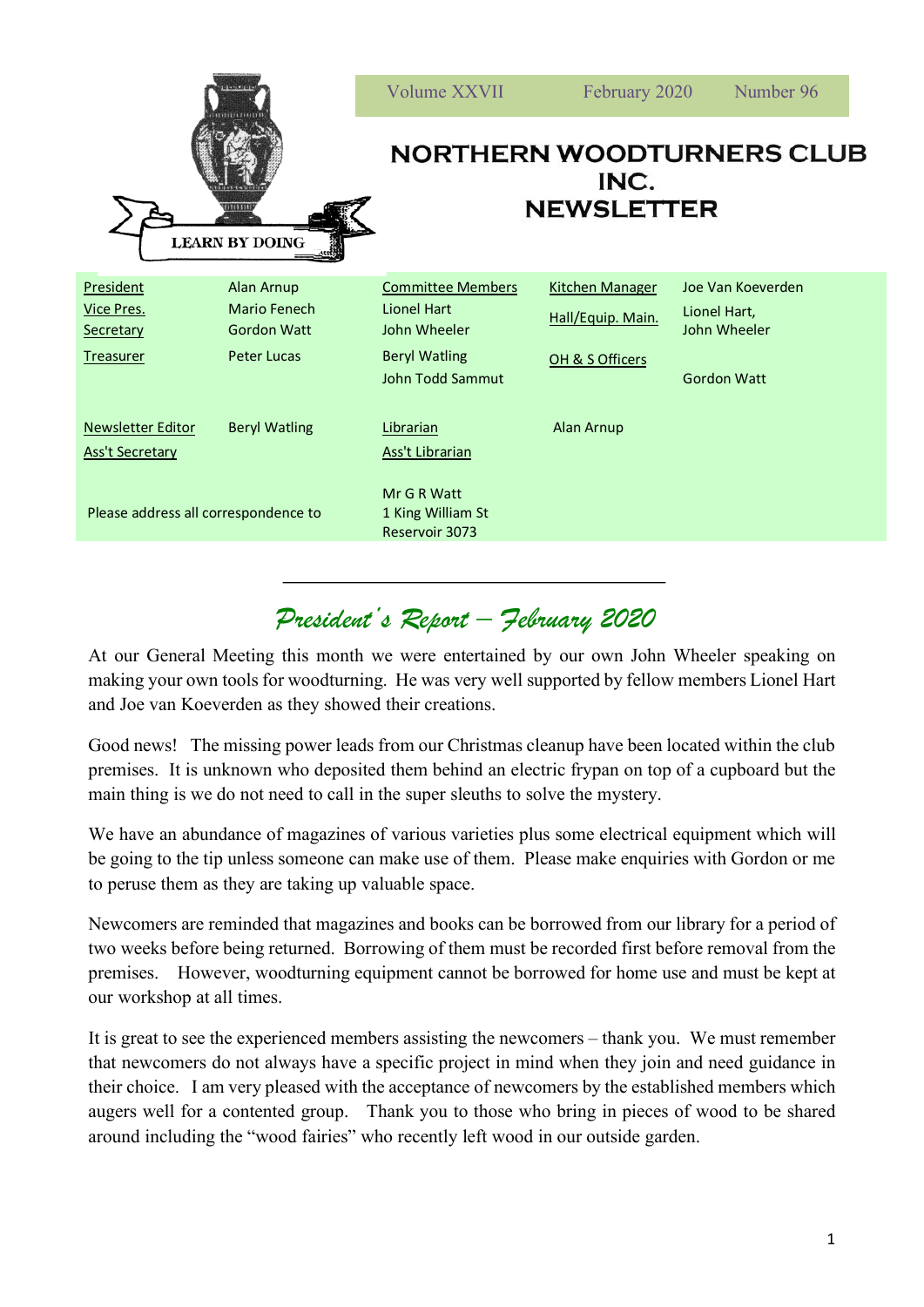On the subject of "sharing", Peter Fisher brought in a snakeskin this week for Peter Lucas to incorporate into his acrylic pen blanks. The skin was so intact it included the head and eye sockets which looked amazing so we await the results with eagerness.

The donated lathe by the late Peter Davies has been installed at the club and is sure to get plenty of use. His scrollsaw was donated to Eltham Woodworking Club who appreciated the gesture. Members of both clubs attended his home recently and purchased many smaller items. Peter was a long-time valuable of our club and will be sadly missed.

Guest speakers are hard to find so if you have someone in mind please do not hesitate to contact a member of the Committee and offer the details. Similarly, if you have a topic in mind please mention it in case we can establish a contact to speak on it.

It is important that our equipment be maintained in good condition so please use every piece in the manner that it was designed for. At this stage we believe everything is running smoothly but nothing lasts forever. A record is kept of the maintenance of each machine.

*Show N Tell*

Keep on turning … up.

Alan Arnup.



Mario Fenech has made the box using Spotted Gum and finished it with Shellawax.



Lionel Hart has made this plate from Sydney



Joe Van Koeverden has made this bud vase and finished it with Livos Oil



Lionel Hart has made this plate from Sydney<br>Spotted Gum and finished it with Nitro.<br>The traing lots of things for a new member trying lots of things for a new member.